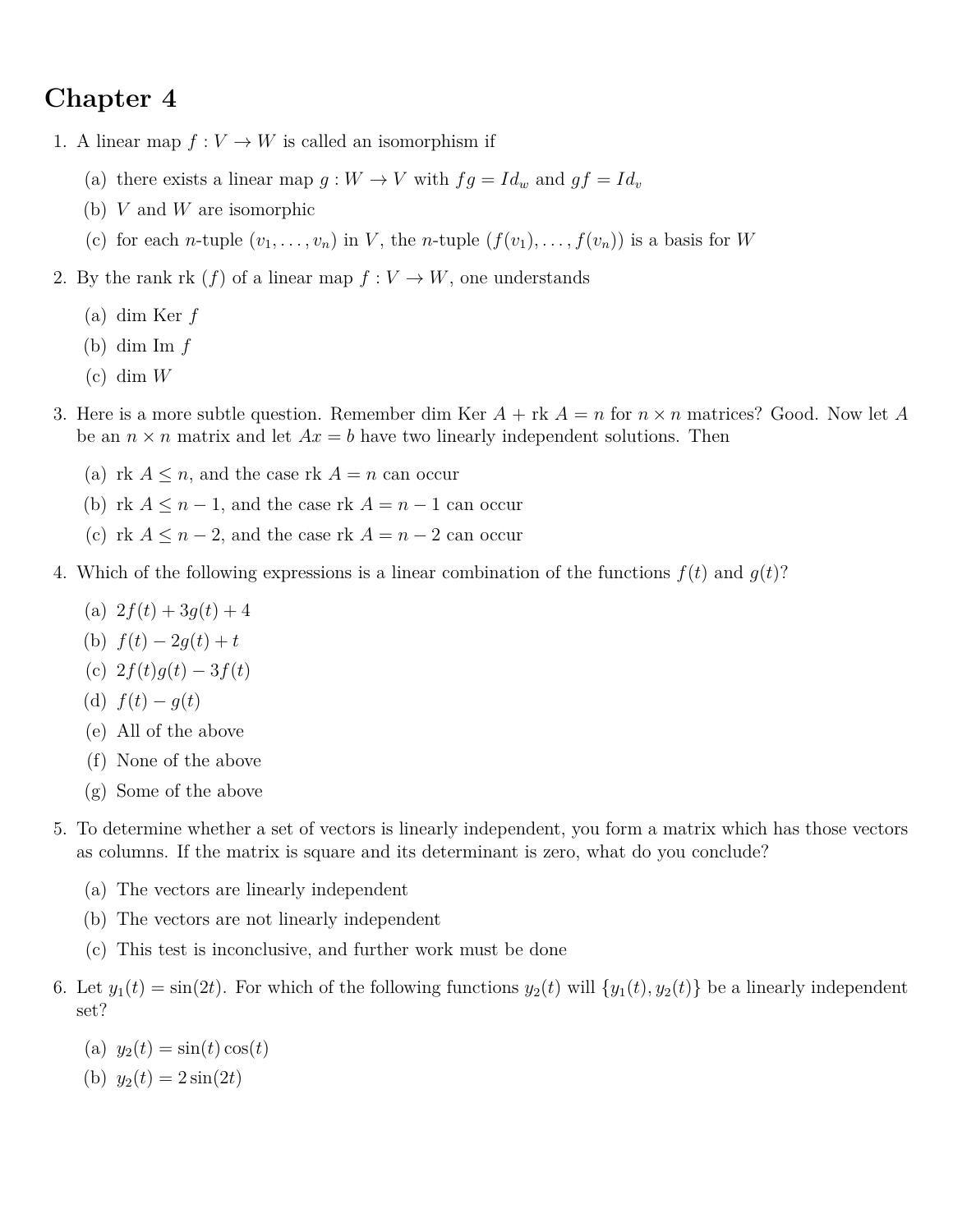- (c)  $y_2(t) = \cos(2t \pi/2)$
- (d)  $y_2(t) = \sin(-2t)$
- (e) All of the above
- (f) None of the above

7. Let  $y_1(t) = e^{2t}$ . For which of the following functions  $y_2(t)$  will  $\{y_1(t), y_2(t)\}$  be a linearly independent set?

- (a)  $y_2(t) = e^{-2t}$
- (b)  $y_2(t) = te^{2t}$
- (c)  $y_2(t) = 1$
- (d)  $y2(t) = e^{3t}$
- (e) All of the above
- (f) None of the above

8. The functions  $y_1(t)$  and  $y_2(t)$  are linearly independent on the interval  $a < t < b$  if

- (a) For some constant  $k$ ,  $y_1(t) = ky_2(t)$  for  $a < t < b$
- (b) There exists some  $t_0 \in (a, b)$  and some constants  $c_1$  and  $c_2$  such that  $c_1y_1(t_0) + c_2y_2(t_0) \neq 0$
- (c) The equation  $c_1y_1(t) + c_2y_2(t) = 0$  hold for all  $t \in (a, b)$  only if  $c_1 = c_2 = 0$
- (d) The ratio  $y_1(t)/y_2(t)$  is a constant function
- (e) All of the above
- (f) None of the above

9. The functions  $y_1(t)$  and  $y_2(t)$  are linearly dependent on the interval  $a < t < b$  if

- (a) There exist two constants  $c_1$  and  $c_2$  such that  $c_1y_1(t) + c_2y_2(t) = 0$  for all  $a < t < b$
- (b) There exist two constants  $c_1$  and  $c_2$ , not both 0, such that  $c_1y_1(t) + c_2y_2(t) = 0$  for all  $a < t < b$
- (c) For each *t* in  $(a, b)$ , there exists constants  $c_1y_1(t) + c_2y_2(t) = 0$
- (d) For some  $a < t_0 < b$ , the equation  $c_1y_1(t_0) + c_2y_2(t_0) = 0$  can only be true if  $c_1 = c_2 = 0$
- (e) All of the above
- (f) None of the above

10. The linear transformation  $T(x,y) = \begin{bmatrix} -1 & 0 \\ 0 & 1 \end{bmatrix} \begin{bmatrix} x \\ y \end{bmatrix}$ 1

- (a)  $T(x, y) = (x, y)$
- (b)  $T(x, y) = (y, x)$
- (c)  $T(x, y) = (-x, y)$
- (d)  $T(x, y) = (-y, x)$
- (e) None of the above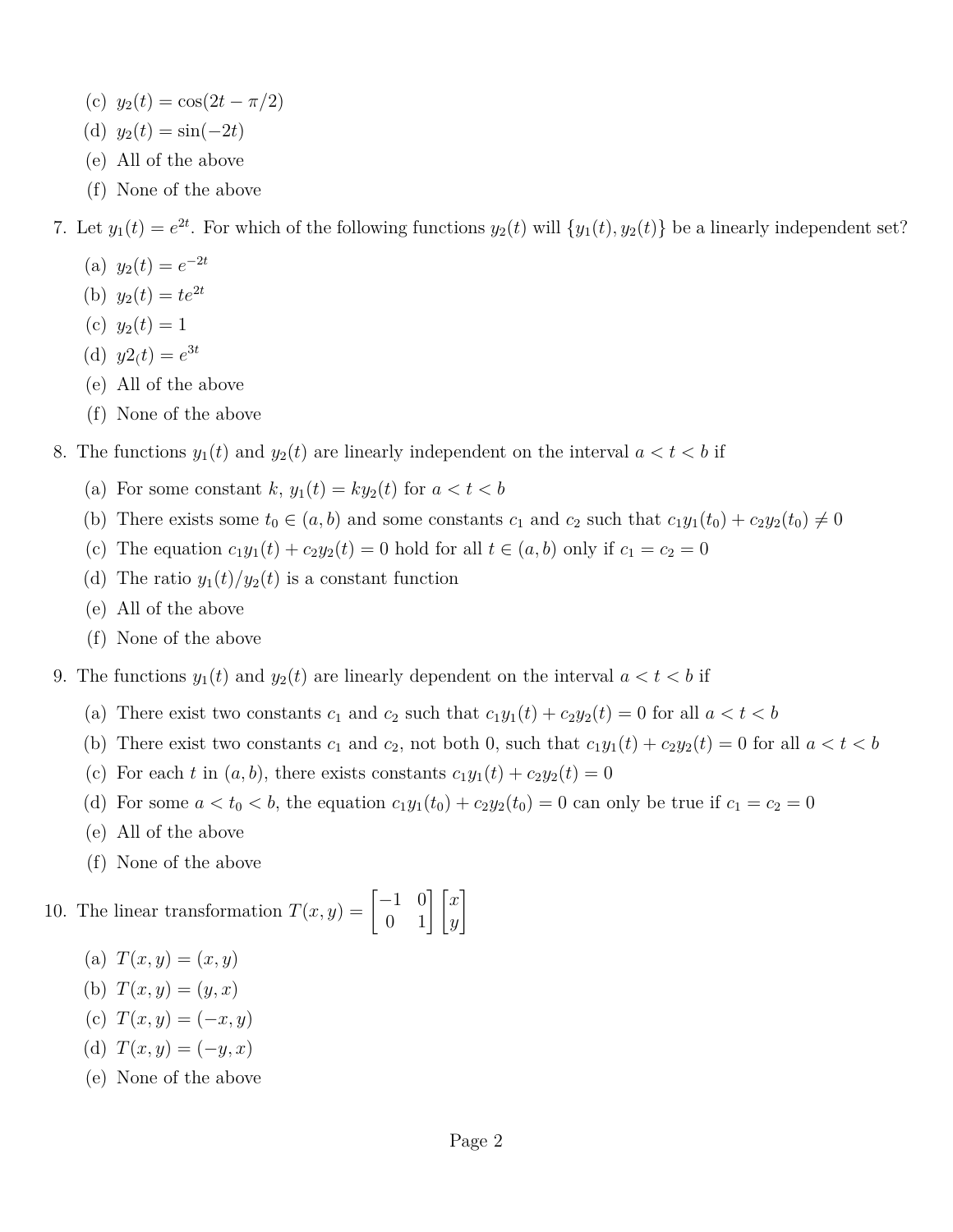11. The linear transformation  $T(x, y) = (x + 2y, x - 2y)$ , can be written as a matrix transformation  $T(x, y) =$ *A*  $\lceil x \rceil$ *y* 1 where

(a) 
$$
A = \begin{bmatrix} x & 2y \\ x & -2y \end{bmatrix}
$$
  
\n(b)  $A = \begin{bmatrix} 1 & 2 \\ 2 & -2 \end{bmatrix}$   
\n(c)  $A = \begin{bmatrix} 1 & 2 \\ 1 & -2 \end{bmatrix}$ 

- (d) It can't be written in matrix form
- 12. Which of the following is not a linear transformation?
	- (a)  $T(x, y) = (x, y + 1)$
	- (b)  $T(x, y) = (x 2y, x)$
	- (c)  $T(x, y) = (4y, x 2y)$
	- (d)  $T(x, y) = (x, 0)$
	- (e) All are linear transformations
	- (f) More than one of these are not linear transformations
- 13. Is the transformation  $T(x, y, z) = (x, y, 0)$  linear?
	- (a) No, it is not linear because all *z* components map to 0
	- (b) No, it is not linear because it does not satisfy the scalar multiplication property
	- (c) No, it is not linear because it does not satisfy the vector addition property
	- (d) No, it is not linear for a reason not listed here
	- (e) Yes, it is linear

14. If *f* is a function, is the transformation  $T(f) = f'$  linear?

- (a) No, it is not linear because it does not satisfy the scalar multiplication property
- (b) No, it is not linear because it does not satisfy the vector addition property
- (c) No, it is not linear for a reason not listed here
- (d) Yes, it is linear
- 15. Let  $T : \mathbb{R}^2 \to \mathbb{R}^3$  be a linear mapping, satisfying

 $T(1, 2) = (1, 0, 1)$  and  $T(2, 5) = (0, 1, 1)$ 

Calculate  $T(0, 1)$